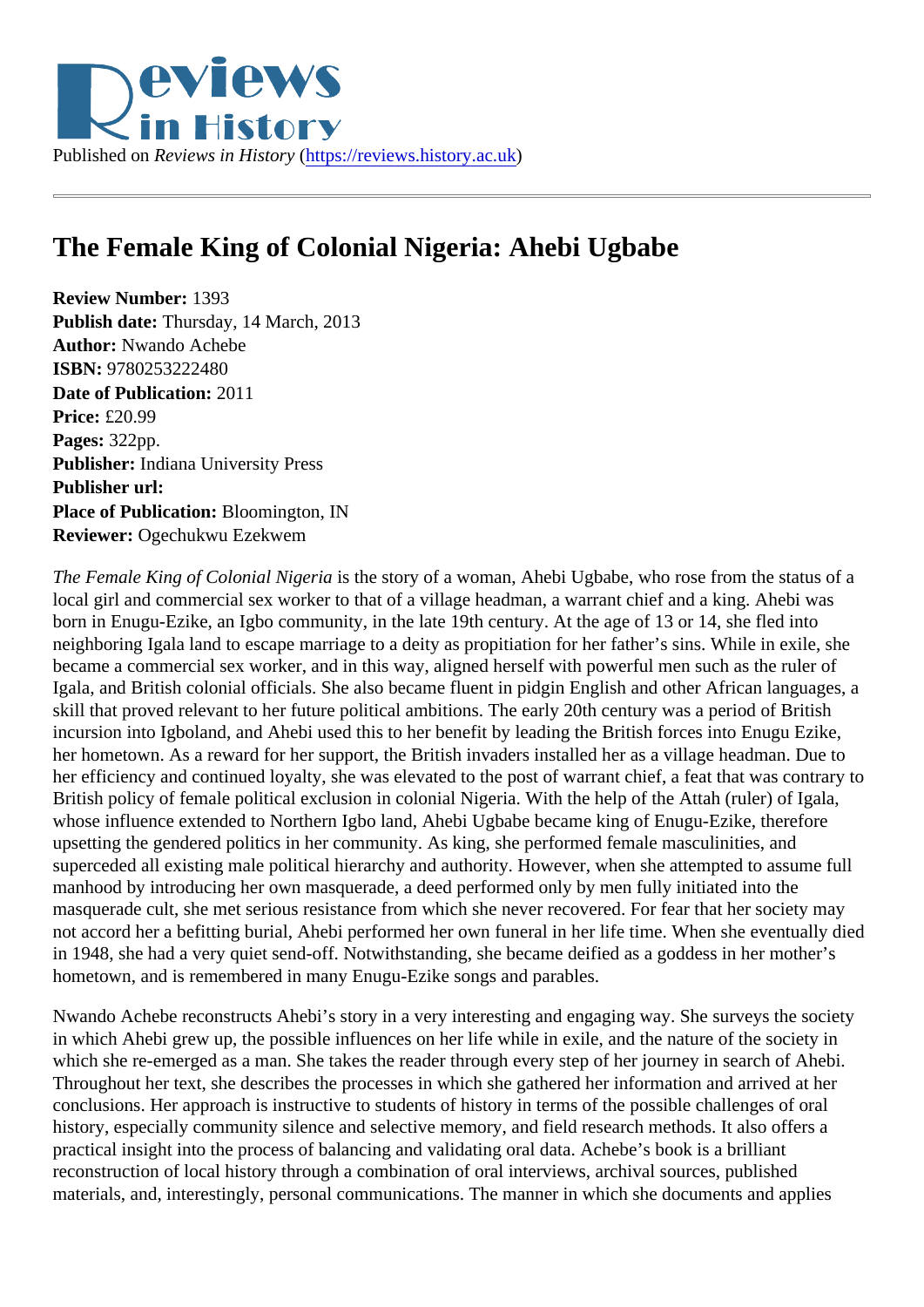personal communications is commendable. It is through one of these private correspondences that she learns of Wangu Wa Makeni, a Kikuyu woman chief, who became recognized by the British in 1901. She points out that Wangu was not made a Warrant Chief by the British, but her existing status as a female chief was only endorsed (p. 225).

Achebe's study of Ahebi Ugbabe is significant because it salvaged the history of a woman who became the only warrant chief in colonial Nigeria, and perhaps Africa. Her book distinguishes between Western concepts of gender and sexuality, and the indigenous meanings of these concepts in an African setting. She highlights the fluidity of gender and sex in Igbo land, where a woman, under certain circumstances, can assume the religious and social status of a man. A menopausal woman of wealth and integrity can also socially transform into a man, and enjoy the rights and obligations accorded to men. Such fluidity of gender and sex in Igbo land is portrayed in the life of Ahebi who, as warrant chief and king, became a man and assumed otherwise male roles, including marrying wives for herself and her brothers. Achebe repeatedly and rightly states that, in Igbo land, this practice of woman-to-woman marriage is totally unrelated to homosexuality. It is only a mark of wealth and social status. These wives married by women had sexual relations with men. However, children born of such marriages belonged to the female husband.

Another routinely misunderstood issue which Achebe analyzes is the concept of bride- price. The bride-price is routinely interpreted in Western feminist thought as a payment for a wife, and therefore derogatory. Achebe chooses to interpret this practice as 'child price' (p. 40) since it has nothing to do with the wife. This is an important and valid assessment because, in traditional Igbo land, when a couple marries or cohabits without paying the bride-price, all children from such marriage belongs to and can be claimed by the girl's family. As Achebe points out, the symbolism of the bride-price is not a payment for the woman, but a transfer of the right to all children born of that marriage to the groom and his family.

Achebe further offers an African interpretation of commercial sex work which she distinguished from its Western form. She portrays it as an individual affair often practiced from the comfort of one's home. Her book shows that African social and cultural institutions can have meanings and symbolisms different from their Western counterparts

While Achebe acknowledges that her book is about 'interpretation of knowledge about gender in Africa' (p. 206), and is a story of one woman's agency in an era of marginalization of women, she does not seem to be concerned with immersing Ahebi's story in the broader historiography of female rulers in Nigeria and Africa. At first, I was concerned that her book does not relate to a wider historiographical context, and I am sure that several readers will be quick to draw this conclusion. However, I realized soon enough that this is the kind of history she set out to write. Hers is a deliberate attempt to reconstruct the history of a local people, devoid of Western interpretive models and theoretical frameworks. She argues that 'there are some stories that simply need to be told' (p. 14). Elsewhere, she states that 'I write for several audiences, but my primary audience is the people who own the stories I am telling' (p. 229). Thus, Achebe's approach is a conscious choice which every historian has a right to make. While this approach may limit her audience, it enables Achebe to tell the Igbo story through an indigenous Igbo lens.

 However, I find Achebe's use of the Igbo language across the text cumbersome for non-Igbo speakers. There are terms which do not have a satisfactory English version, and thus need to be written and then further explained in English, but Achebe goes beyond this. She prefers to write both complex terms and certain simple phrases in Igbo language. For instance, she wrote that 'Ahebi visited *be ikwu nne ya* (her mother's village)' (p.7 7). It is simpler and sufficient to say that 'Ahebi visited her mother's village'. Though she offers the English meanings of these Igbo words in the text, in many cases, the English explanations suffice.

Achebe's book also serves as a contribution to Igbo studies. It reveals the nature and symbolism of various Igbo practices such as marriage to a deity and woman-to-woman marriage. Achebe traces these practices to the era of the trans-Atlantic slave trade when entire communities were pillaged. As a result, deity marriage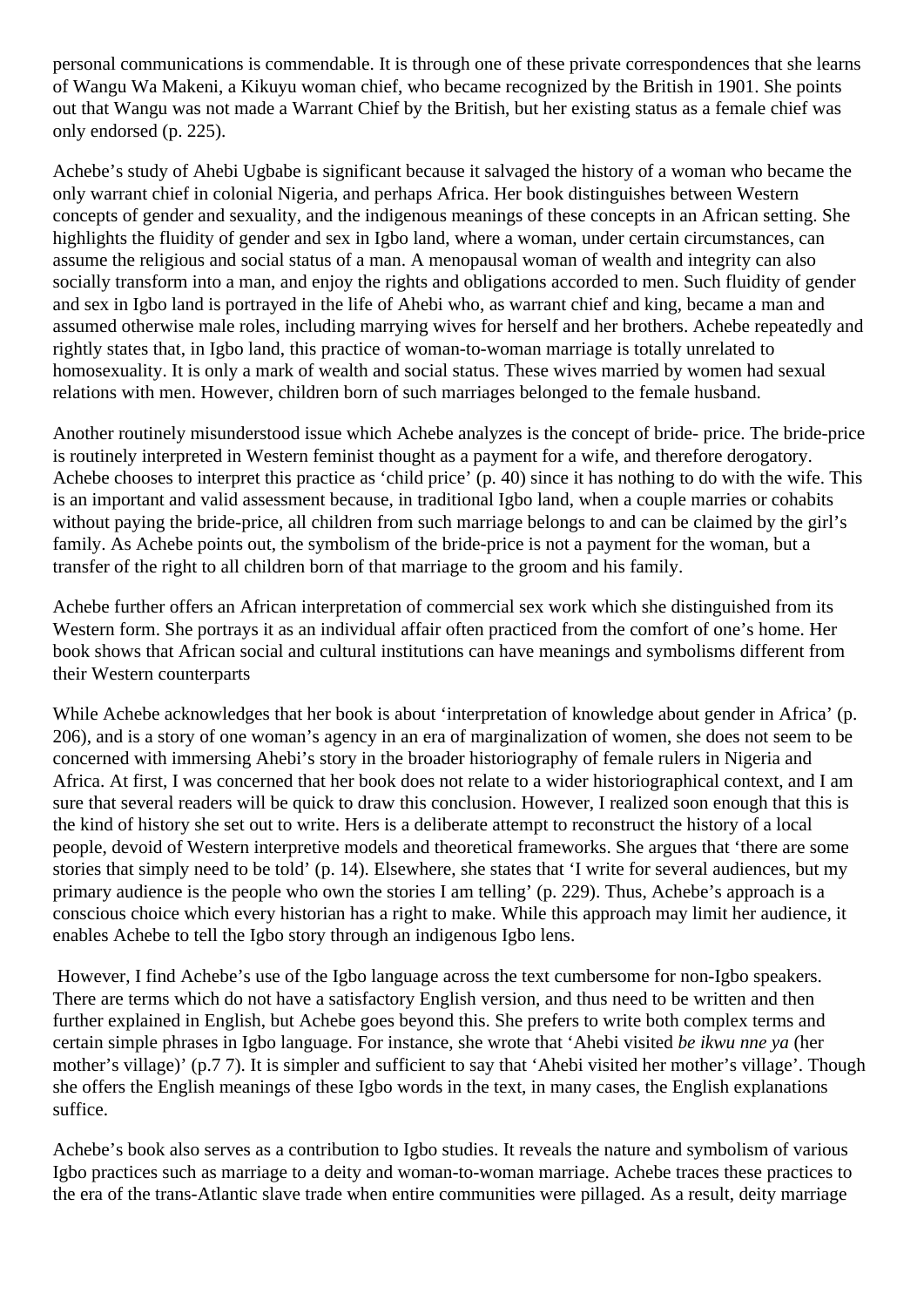and woman-to-woman marriage were instituted in Northern Igbo land in order to replenish the population (pp. 58–9). She also reinterprets oral traditions of state formation in Igbo land, which she depicted as having connotations beyond the actual stories. She offers an alternative interpretation of Enugu-Ezike traditions of origin. According to one of these traditions of origin, Ezike, a man from Igala, went on a hunting expedition shot an elephant and followed it to Ugwueka hill in the present Enugu Ezike where it died. In the process, Ezike was met by the priest of Ugwueka who allowed him to settle on the hills. Ezike's descendants eventually formed the town of Enugu-Ezike. According to Achebe, this story of a dead elephant and Ezike' settlement in Ugwueka hill may be an allusion to a contest between a settler community and the indigenous population (p. 32). This is an interesting way to interpret various Igbo traditions of origin.

In the final chapter of her book, Achebe writes about Ahebi's final bid to realize full manhood by introducing her own masquerade. This was regarded by the elders of Enugu-Ezike as the ultimate insolene In Igbo land, masquerades were considered as the spirits of the ancestors, and it was a taboo for any biological woman to control them. Even men had their proscriptions. Unless a man was fully initiated into the masquerade cult, he could neither control the masquerade nor behold a naked mask. Ahebi's introduc of her own mask was therefore viewed as an abomination which, according to Achebe, led to the ultimate resistance to her powers, and her decline. This resistance, in Achebe's words, revealed 'Igbo society's resolve about the extent to which female gendered transformations would be allowed to materialize' (p. 206). I would like to point out that Ahebi's successful transitions from an ordinary woman to a female headman, a warrant chief and a king were mostly successful because she had British support. Becoming a female king was as daunting and bizarre to her community as attempting to introduce her own masked spirit. Prior to Ahebi's ascent, Enugu-Ezike had no king, least of all an autocratic female one who had no regard for traditional male authority or hierarchy. Ahebi was only able to become king and remain one because she had the support of the British colonial government, and the Attah of Igala. Had the British not suddenly withdrawn their support from Ahebi over the issue of the mask, and therefore encouraged open defiance to her authority, perhaps Ahebi would also have succeeded in this final quest of achieving full manhood. When her mask was confiscated by the male elders of Enugu-Ezike, she took the matter to a colonial court which transferred the case to the British resident in Onitsha. If the British resident had ruled in Ahebi's favor, the male gerontocracy would have yet again become helpless over this new ambition. Therefore, I do not think that her failure in this regard was because of limitations of the Igbo regarding female gender transformation, but mostly because she had lost the otherwise unwavering support of the British, who obviously had no further need of her. Moreover, unless Achebe implies that the male leaders of the community did not resis Ahebi's accession as king and her disregard for established male authority, it would have been relevant if she elaborated on the form this resistance had taken. Otherwise, one is left to believe that they simply thre up their hands in frustration and accepted Ahebi as King.

Nwando Achebe's book is well-written, amply researched, and efficiently documented. It is a major contribution to African history and the practice of oral history. It also offers African-based insights and interpretations to various Western concepts in gender and sexuality studies emale King of Colonial Nigeria not only tells the tale of Ahebi Ugbabe, the woman who became king, but also takes readers on a field trip through her life and times. The greatest significance of Achebe's writing style and methodology is that it enables the reader to criticize and analyze her use of data and her conclusions. It also enables one make his/her own inferences from Achebe's work. This is only possible because she reveals the intricacie surrounding her data collection and her findings. She engages her readers in the entire process of her field work, from her decision to study Ahebi to her final days in Enugu-Ezike.

The author acknowledges receipt of the review, but does not wish to comment.

Other reviews: Centre for African Studies [http://www.polis.leeds.ac.uk/lucas/activities/leeds-african-studies-bulletin/book-reviews/book-revi](http://www.polis.leeds.ac.uk/lucas/activities/leeds-african-studies-bulletin/book-reviews/book-review-the-female-king-of-colonial-nigeria-ahebi-ugbabe.php)ew-the[female-king-of-colonial-nigeria-ahebi-ugbabe.p](http://www.polis.leeds.ac.uk/lucas/activities/leeds-african-studies-bulletin/book-reviews/book-review-the-female-king-of-colonial-nigeria-ahebi-ugbabe.php)hp

Source URL[:https://reviews.history.ac.uk/review/13](https://reviews.history.ac.uk/review/1393)93